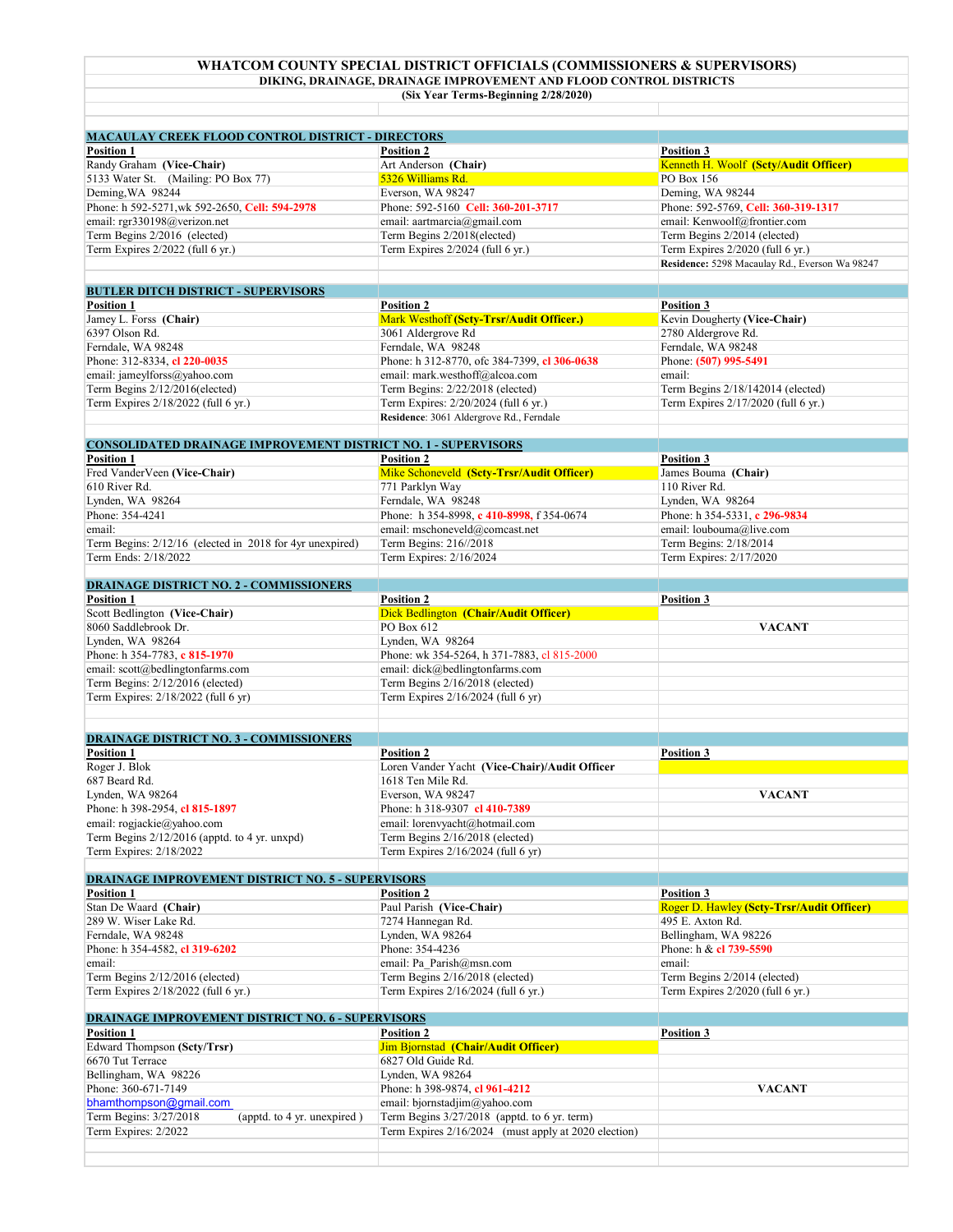| <b>DRAINAGE IMPROVEMENT DISTRICT NO. 7 - SUPERVISORS</b>               |                                                 |                                                |
|------------------------------------------------------------------------|-------------------------------------------------|------------------------------------------------|
| <b>Position 1</b>                                                      | <b>Position 2</b>                               | Position 3                                     |
| Rick Metzger (Vice-Chair)                                              | Kevin Maddux (Scty/Treasurer)                   |                                                |
| 2725 Willeys Lake Rd.                                                  | 2667 Willeys Lake Rd.                           |                                                |
| Custer, WA 98240                                                       | Custer, WA 98240                                |                                                |
| Phone: H 360-366-3695                                                  | Phone: 366-5188 Cell: 961-7081                  | <b>VACANT</b>                                  |
|                                                                        |                                                 |                                                |
| Email:                                                                 | email:                                          |                                                |
| Term Begins: 2/16/2018 (elected 4 yr unxpd)                            | Term Begins 2/16/2018 (elected)                 |                                                |
| Term Ends: 2/18/2022                                                   | Term Expires 2/2/16/2024 (full 6 yr)            |                                                |
|                                                                        |                                                 |                                                |
|                                                                        |                                                 |                                                |
| <b>DRAINAGE IMPROVEMENT DISTRICT NO. 15 - SUPERVISORS</b>              |                                                 |                                                |
| <b>Position 1</b>                                                      | <b>Position 2</b>                               | <b>Position 3</b>                              |
|                                                                        |                                                 |                                                |
| Jerald Visser (Scty/Treasurer)                                         | Marvin Vreugdenhill (Vice-Chair)                | Mike Horat (Chair/Audit Officer)               |
| 4322 Nordum Rd.                                                        | 4938 Hillview Rd.                               | 4678 Reese Hill Rd.                            |
| Everson, WA, 98247                                                     | Sumas, WA 98295                                 | Sumas, WA 98295                                |
| Phone: h 988-5012                                                      | Phone: h 988-7117, c 961-7373                   | Phone: h 988-8462, c 815-4951                  |
| email: viacres@juno.com                                                | email: hillviewllc@aol.com                      | email:                                         |
| Term Begins 2/12/2016 (elected)                                        | Term Begins: 2/16/2018 (appointed 6-yr partial) | Term Begins: 2/2014 (elected)                  |
| Term Expires 2/2/18/2022 (full 6 yr.)                                  | Term Expires: 2/16/2024                         | Term Ends: 2/2020 (full 6 yr.)                 |
|                                                                        |                                                 |                                                |
|                                                                        | *up for election in 2020                        |                                                |
|                                                                        |                                                 |                                                |
| <b>CONSOLIDATED DRAINAGE IMPROVEMENT DISTRICT NO. 20 - SUPERVISORS</b> |                                                 |                                                |
| <b>Position 1</b>                                                      | <b>Position 2</b>                               | <b>Position 3</b>                              |
| Rod VandeHoef (Vice-Chair)                                             | Daryl Brennick (Chair/Audit Officer)            | Glen Oostema (Scty./Trsr.)                     |
| 2121 Stikney Island Rd.                                                | 1164 E. Front St.                               | 8402 Northwood Rd.                             |
| Everson, WA 98247                                                      | Lynden, WA 98264                                | Lynden, WA 98264                               |
| Ph: Days 815-6147 Eves: 966-5120                                       | Ph: h 354:6000, cl 961-5656                     | Ph: 360-815-1492                               |
|                                                                        |                                                 |                                                |
| email: rjvhoef@yahoo.com                                               | email: ddbrennick@comcast.net                   | email:                                         |
| Term Begins: 2/12/2016 (elected)                                       | Term Begins: 2/16/2018 (elected)                | Term Begins: 10/23/2018 (apptd. 2-yr. partial) |
| Term ends: 2/18/2022 (full 6-yr. term)                                 | Term Expires: 2/2024 (full 6-yr. term)          | Term Expires: *up for election in 2020         |
|                                                                        |                                                 |                                                |
|                                                                        |                                                 |                                                |
|                                                                        |                                                 |                                                |
|                                                                        |                                                 |                                                |
|                                                                        |                                                 |                                                |
| <b>CONSOLIDATED DRAINAGE IMPROVEMENT DISTRICT NO. 21 - SUPERVISORS</b> |                                                 |                                                |
| <b>Position 1</b>                                                      | <b>Position 2</b>                               | <b>Position 3</b>                              |
| <b>Jake DeHoog</b> (Chair/Audit Officer)                               | Grant (Bud) VanDyk (Scty/Treasurer)             | Dale Blok (Vice-Chair)                         |
| 7357 Everson Goshen Rd.                                                | 7459 VanDyk Lane                                | 296 E. Wiser Lake Rd.                          |
| Everson, WA 98247                                                      | Lynden, WA 98264                                | Lynden, WA 98264                               |
| Phone: h 966-5440, cl 303-0154                                         | Phone: 354-5354 Cell: 410-7330                  | Phone: h 354-3929, cl 815-3171                 |
| email: jdehoog@outdrs.net                                              | email:                                          | email:                                         |
|                                                                        |                                                 |                                                |
| Term Begins 212/16 (elected)                                           | Term Begins: 2/16/2018 (elected)                | Term Begins: 2/18/2014 (elected)               |
| Term Expires 2/18/2022 (full 6 yr.)                                    | Term Ends: 2/16/2024 (full 6yr.)                | Term Expires: 2/17/2020 (full 6 yr.)           |
|                                                                        |                                                 |                                                |
|                                                                        |                                                 |                                                |
| <b>CONSOLIDATED DRAINAGE IMPROVEMENT DISTRICT NO. 31 - SUPERVISORS</b> |                                                 |                                                |
| <b>Position 1</b>                                                      | <b>Position 2</b>                               | <b>Position 3</b>                              |
| Dale DeVries (Scty-Trsr)                                               | Terry Lenssen (Chair/Audit Officer)             | Vernon Dykstra (Vice-Chair)                    |
| 4006 Bowen Rd.                                                         | 2003 Pangborn Rd.                               | 9350 Swanson Rd.                               |
|                                                                        |                                                 |                                                |
| Sumas, WA 98295                                                        | Lynden, WA 98264                                | Sumas, WA 98295                                |
| Phone: 360-220-0583 Cell: 360-988-5985                                 | Phone: 360-815-2578                             | Phone: 988-0063                                |
| email: dale.i.deVries@gmail.com                                        | email: talenssen@yahoo.com                      | email:                                         |
| Term Begins: 2/12/2016 (up for election in 2018)                       | Term Begins: 2/16/2018 (elected)                | Term Begins 2/2014 (elected)                   |
| Term Expires: 2/18/2022 (elected 2/2018 for 4-yr. unxpd)               | Term Expires: 2/2024 (full 6-yr.)               | Term Expires 2/2020 (full 6 yr.)               |
|                                                                        |                                                 |                                                |
|                                                                        |                                                 |                                                |
|                                                                        |                                                 |                                                |
|                                                                        |                                                 |                                                |
|                                                                        |                                                 |                                                |
|                                                                        |                                                 |                                                |
|                                                                        |                                                 |                                                |
|                                                                        |                                                 |                                                |
|                                                                        |                                                 |                                                |
|                                                                        |                                                 |                                                |
|                                                                        |                                                 |                                                |
|                                                                        |                                                 |                                                |
|                                                                        |                                                 |                                                |
|                                                                        |                                                 |                                                |
|                                                                        |                                                 |                                                |
|                                                                        |                                                 |                                                |
|                                                                        |                                                 |                                                |
|                                                                        |                                                 |                                                |
|                                                                        |                                                 |                                                |
|                                                                        |                                                 |                                                |
|                                                                        |                                                 |                                                |
|                                                                        |                                                 |                                                |
|                                                                        |                                                 |                                                |
|                                                                        |                                                 |                                                |
|                                                                        |                                                 |                                                |
|                                                                        |                                                 |                                                |